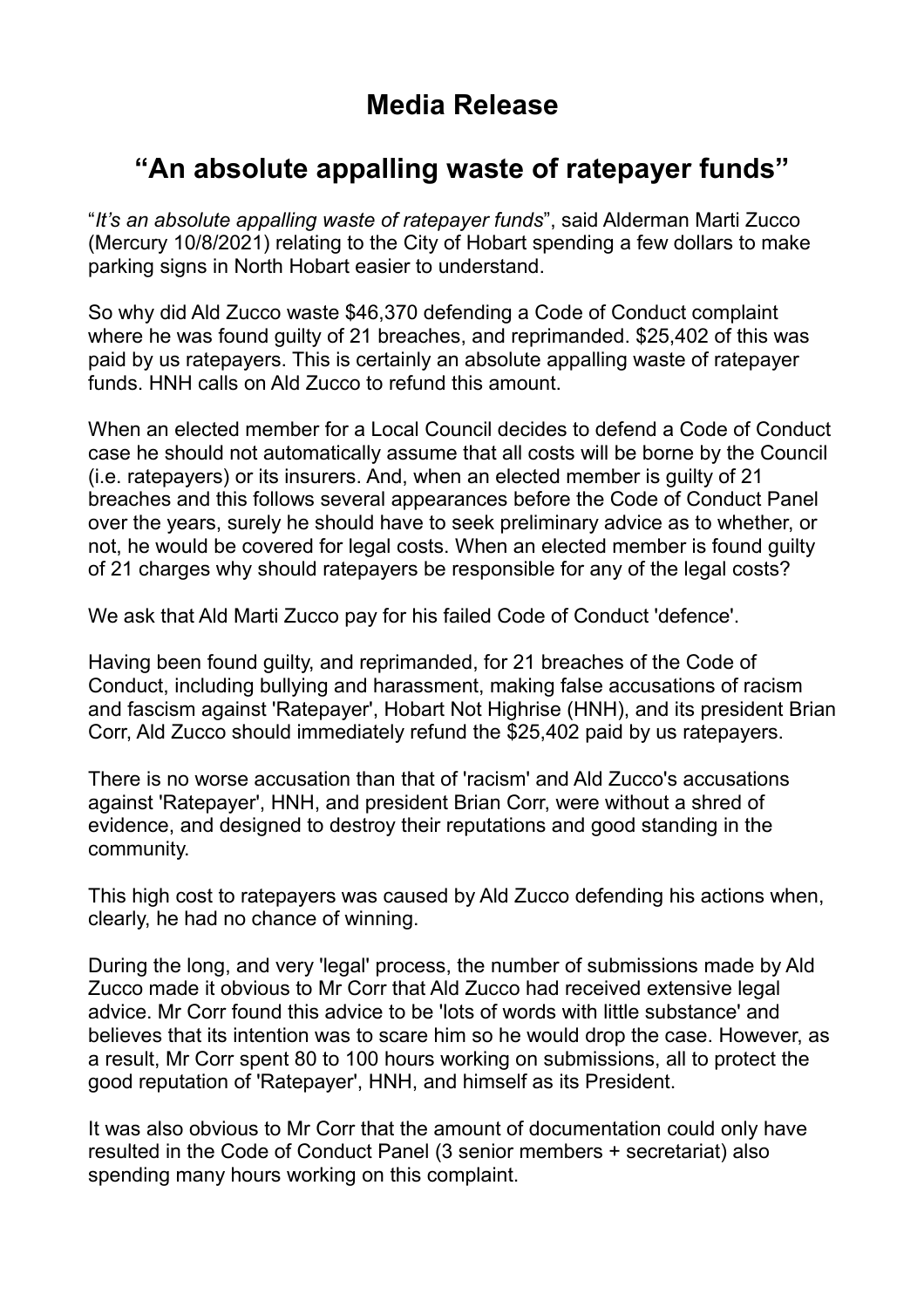Ald Zucco was found guilty of 21 breaches of the Code of Conduct and reprimanded.

At the City of Hobart Council Meeting on the  $5<sup>th</sup>$  July 2021, during Public Question Time, Mr Corr asked for details of the costs for the Code of Conduct complaint.

The City's reply, from CEO Kelly Grigsby, details the following costs:

- + 30,500 Ald Zucco's legal expenses
- + 3,032 3rd party legal advice
- + 2,556 Code of Conduct Panel
- + 10,282 Code of Conduct Panel
- + 46,370 Total Cost
- 20,968 Insurance reimbursement

#### **+ 25,402 Paid by ratepayers**

The cost of time spent on the issue by the City of Hobart staff is not included in the above.

Mr Corr understands that the insurance excess is \$5,000, so why did the ratepayers pay \$25,402? And what is the \$3,032 "*third party legal advice in relation to whether the reimbursement sought* [by Ald Zucco] *met the criteria of the* [insurance] *Policy*"?

This raises questions: Did the City get third party legal advice because Ald Zucco's claim was such a high amount, or inconsistent with the Policy? Why did the insurance company refuse to pay the full amount claimed by Ald Zucco?

It is important that elected members behave as per the Code of Conduct, treat others with respect, and that they do not waste ratepayers money like Ald Zucco has done in this case.

Ratepayers should not have to pay for this "absolute appalling waste of ratepayer funds". We call on Ald Zucco to pay it back. It's not his money – it's ours.

Brian Corr President, Hobart Not Highrise Inc. Phone: 0417-979-989 Email: brian@corr.net.au

11<sup>th</sup> August 2021

#### **Attached:**

- 'Appendix A' direct quotes from the Code of Conduct Panel Decision
- Letter from CEO Kelly Grigson detailing costs
- Code of Conduct Determination against Ald Zucco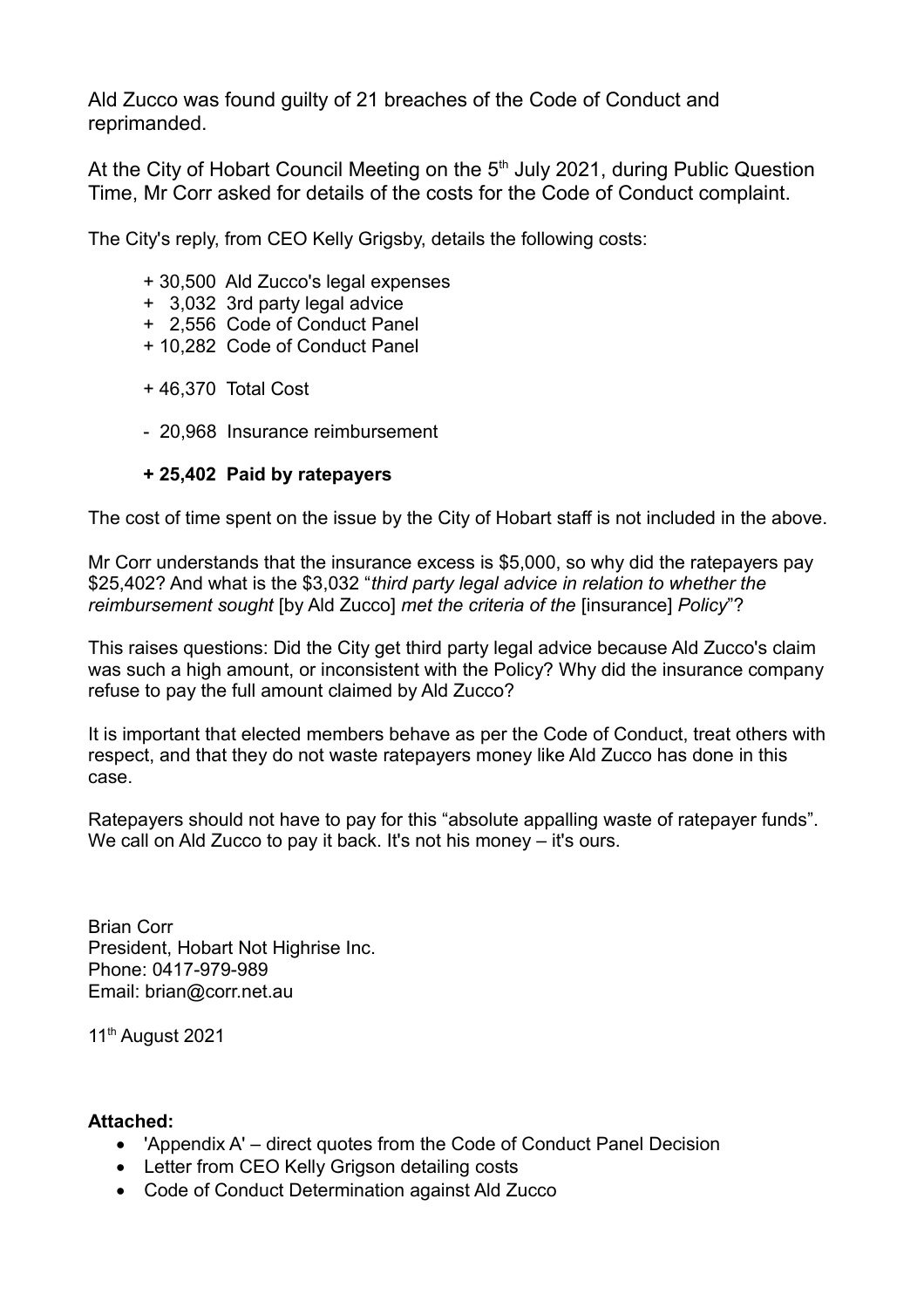### **Appendix A – Extracts from Code of Conduct Determination**

The Code of Conduct Panel determined that (these are direct quotes):

- Ald Zucco was not treating 'Ratepayer' fairly in the characterisation of the email as racist and circulating that characterisation to all elected members of the Council [p8]
- a reasonable person could be offended or embarrassed by this branding and the manner of its communication to all elected members. Given the circumstances in which the email found its way to the Complainant, 'Ratepayer' was clearly offended or embarrassed by it. [p8]
- Ald Zucco accuses Mr Corr of initiating the 'race debate', and refers to Hobart Not Highrise as a 'racist and potentially fascist' lobby group. Mr Corr is president of Hobart Not Highrise. The Panel determines that the use of the words 'racist' and 'fascist' in association with Mr Corr in a public arena (viz., Facebook) could cause a reasonable person offence and/or embarrassment and did in fact cause Mr Corr offence and embarrassment. The Panel determines that the use of the word 'fascist' in accordance with Ald Zucco's own definition, but with no material or argument to support its use, is unfair to Mr Corr. [p10-11]
- Ald Zucco has treated Mr Corr unfairly by continuing his unfounded accusations of racism in a public forum [p12]
- In this email, Ald Zucco accused Mr Corr of inciting hatred towards persons for not being Tasmanian, and escalating the Welcome Stranger debate to 'racism and furthermore fascism'. Ald Zucco wrote that he would not tolerate Mr Corr's 'harassment and bullying tactics.' The Panel determines that by sending this email to all elected members of Council, Ald Zucco has treated Mr Corr unfairly with his unsupported accusation of racism and fascism, and in his accusation of harassment and bullying by Mr Corr. Mr Corr belonged to a lobbyist organisation. The members of the organisation were lobbying for what they believed to be the right course for the Council to take in respect of a development application and their actions did not constitute bullying or harassment. [p13]
- by his public accusation of racism against Mr Corr personally, and his accusation that the lobby group named in conjunction with Mr Corr is racist and 'somewhat' fascist, Ald Zucco is treating Mr Corr unfairly. [p15]
- the media release is disrespectful of the office of Lord Mayor, and of Mr Corr, and that it has the potential to reflect adversely on the reputation of the Council, in particular because of the inappropriate use of the terms 'racist' and 'fascist'. [p15]
- Ald Zucco cited the phrase 'The developers, based in Melbourne but mostly from China and Mexico', from the email sent by 'Ratepayer' and said that this was not only racist, but fascist. He also said well if they don't live in Tasmania then they're being fascists.' Given Hobart Not Highrise had already been named by another elected member, and Mr Corr's role in opposing the planning application was well known, a reasonable person could infer that they're being fascists refers to Mr Corr and 'Ratepayer'. [p18]